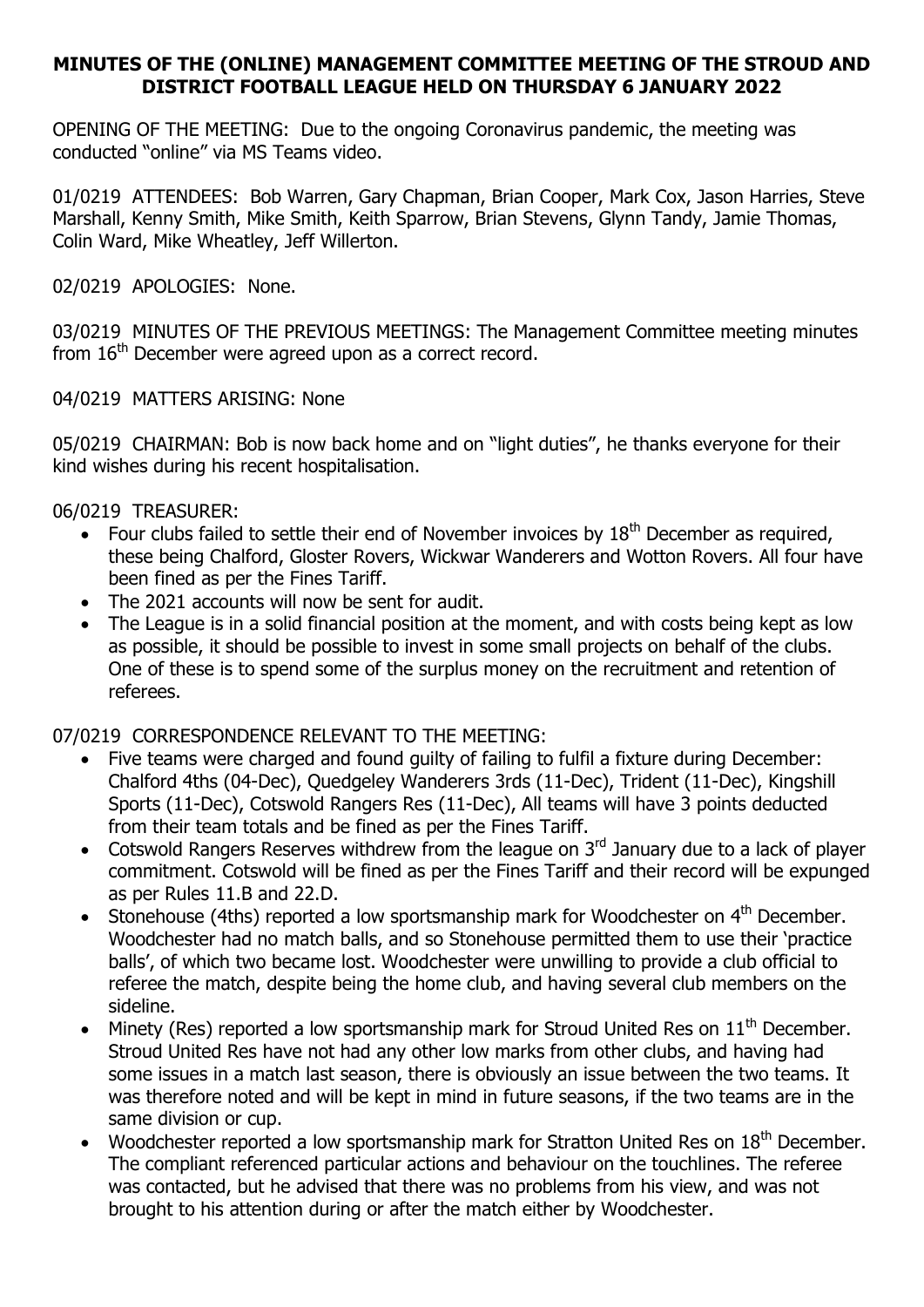- The issues above relating to Woodchester were discussed further, and it was advised that the club was close to folding as many of their players had also recently sought to transfer en bloc to another club. This was not permitted under FA Rules, and Woodchester had been granted a 14 day period to resolve their issues, on and off the field.
- On 3<sup>rd</sup> January, the Div-6 match between Uley Res and Tetbury Town Res was abandoned in the  $65<sup>th</sup>$  minute, due to a serious injury to a Tetbury player. The score at the time was 0-4. It was discussed at length, and agreed that the result at the time of the abandonment should stand.
- Following a series of complaints received from four Div-7 teams regarding the strength of the Ramblers team in that division, the Committee looked at what further measures it could take to prevent further ex Ramblers First team players from now playing for them in Div-7. Earlier in the season when Ramblers were permitted to withdraw their First team, they were prevented from using more than two of these players in the Div-7 team. Over time, three Ramblers First team regulars became qualified for their Reserves, and this has meant that two further players could be used. Having seen the two unusually big victories for the Ramblers team on  $11<sup>th</sup>$  December and  $3<sup>rd</sup>$  January, it was agreed that the League needed to take some action. It was agreed to issue the following directive to Ramblers, which would result in a cancellation of 14 Ramblers registered players who have not currently played at least five matches for their Div-7 team. Ramblers were also informed that if they did not accept this directive, then they may be subject to exclusion from the League at the end of the season, under Rule 12.:

"The Committee discussed the matter and were very concerned that the decision to permit the withdrawing of your Firsts, rather than your Reserves, along with the conditions placed upon this, appeared to have been taken advantage of in recent matches. It has been noted that no actual rules have been broken, but it is perceived that the spirit by which the Committee approved your request to withdraw your First team only, has been stretched, to say the least. As a result, the Committee have agreed that the following players, who have not played five matches for your current team, but played for your First team prior to their withdrawal should be re-registered from Ramblers. These players become "free agents" and are permitted to re-sign for any other SDFL club without the need for a transfer. None of these players will be permitted to re-register with Ramblers this season."

- AFC Renegades will continue to use the All Blues RFC ground.
- Minety continue to use the ground at Badminton.
- Chalford 4ths are now using Eastcombe's ground.

## 08/0219 REFEREES SECRETARY:

- Keith Sparrow has taken over the role as Assistant Referees Secretary due to Bob's ill health and absence until at least the end of the season. The Committee thanked Bob for all the years service that he gave to the role.
- $\bullet$  Colin was thanked for all his efforts in making sure that the 3<sup>rd</sup> January fixtures all had a referee on them. This involved a good number of referees whose primary leagues are not the SDFL.

## 09/0219 ASSISTANT SECRETARY, including REFEREES SUPPORT OFFICER

 Gary raised a matter about a series of incidents in the Div-6 match, Leonard Stanley Res v Longlevens 5ths. The Referee reported two sending offs, one each side, both for violent conduct. The report appeared to indicate that possible misconducts would be raised against both players. The GFA would be responsible for any disciplinary actions, but it was agreed, that should misconduct charges be raised, and then proved, the Stroud League would seek to cancel the players registrations for a period of at least 12 months.

Normally, a suspension kicks-in the following Saturday, but as the match was played on Mon 3<sup>rd</sup> January, the players were technically eligible to play on Sat 8<sup>th</sup> January. In view of this, it was agreed that the players registrations would be temporarily suspended pending the